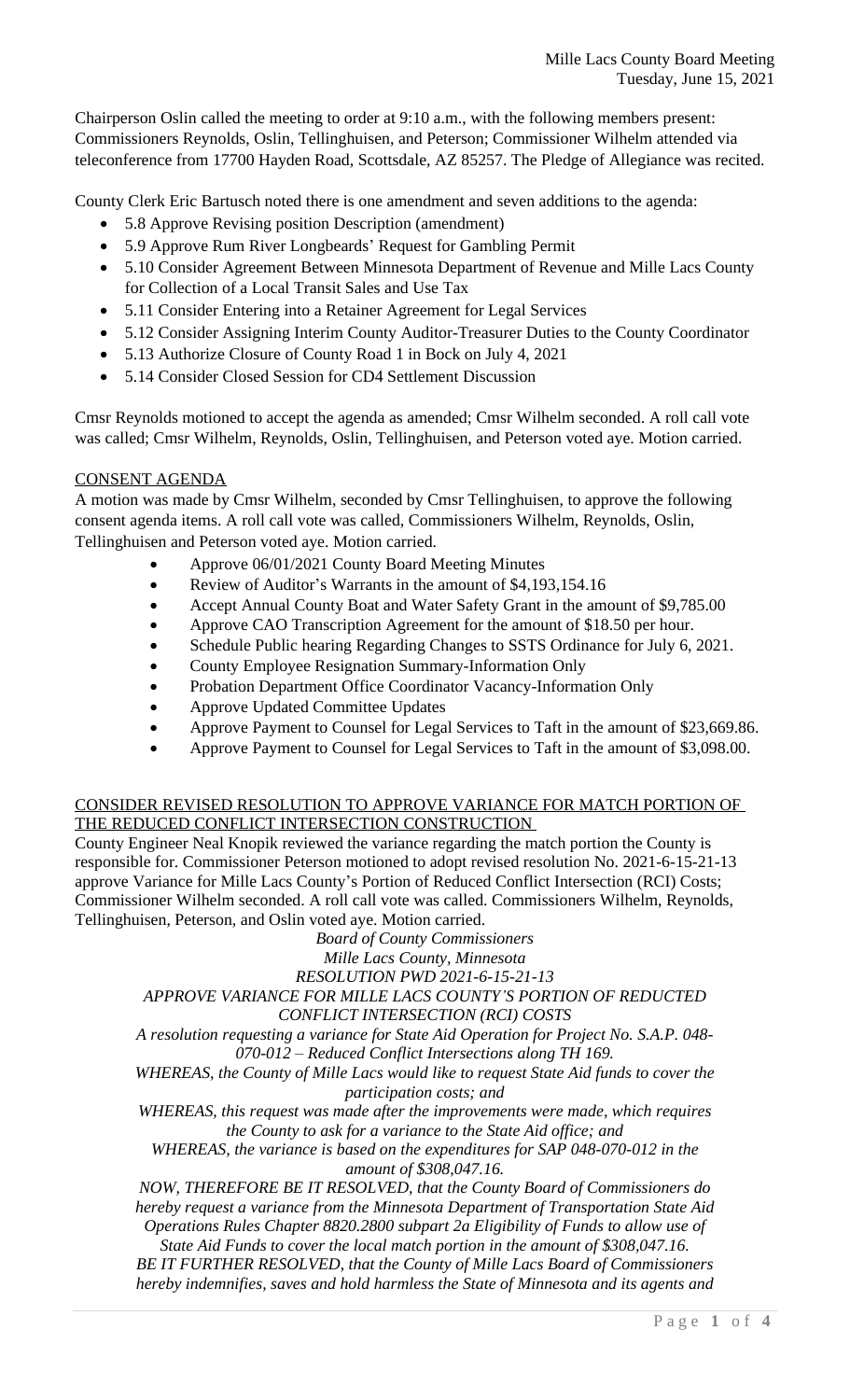*employees of and from claims, demands, actions, or causes of action arising out of or by reason of (project descriptions) in accordance with Minnesota Rules 8820.99XX and further agrees to defend at their sole cost and expense any action or proceeding commenced for the purpose of asserting any claim arising as a result of the granting this variance.*

*Certification*

*I hereby certify that the foregoing resolution is a true and correct copy of a resolution adopted by Mille Lacs County on this 15th day of June, 2021.*

#### CONSIDER REFLECTORIZED PAVEMENT COATINGS CONTRACT

County Engineer Neal Knopik reviewed the companies that submitted bids. AAA striping Services at \$95.233.35 and Traffic Marking Services at \$104,105.00. Knopik reviewed the contract. Commissioner Oslin asked what the time line for this would be. Knopik stated they plan to start immediately. Commissioner Tellinghuisen motioned to approve the Reflectorized Pavement Coatings Contract to AAA Striping Services for \$95,233.35; Commissioner Reynolds seconded. A roll call vote was called. Commissioners Wilhelm, Reynolds, Tellinghuisen, Peterson, and Oslin voted aye. Motion carried.

#### CONSIDER PWD RESOLUTION NO. 2021-6-15-21-12 TO ACCEPT 101 GRADING, BASE, AND BITUMINOUS SURFACING PROJECT

County Engineer Neal Knopik reviewed the resolution. Commissioner Peterson asked for clarification regarding the liquidated assets. Commissioner Wilhelm motioned to adopt Resolution No. 2021-6-15- 21-12 to Accept 101 Grading, Base, and Bituminous Surfacing Project; Commissioner Tellinghuisen seconded. A roll call vote was called. Commissioners Wilhelm, Reynolds, Tellinghuisen, and Oslin voted aye. Commissioner Peterson voted nay. Motion carried.

> *Board of County Commissioners Mille Lacs County, Minnesota ACCEPTANCE OF CP 048-101-018 – 101 Grading, Base and Bituminous Surfacing Project PWD Resolution No. 2021-6-15-21-12 WHEREAS, CA 048-101-018, Contract No. 201901, 101 Grading, Base and Bituminous Surfacing Project by Knife River, 4787 Shadow Wood Drive NE, Sauk Rapids, MN 56379; located on County Road 101; original contract cost was*

*\$3,381,737.55 and the final contract cost is \$3,433,086.67; and the County*

*Board being fully advised,*

*NOW THEREFORE, BE IT RESOLVED, that we do hereby accept said completed project for Mille Lacs County and authorize final payment.*

#### CONSIDER RESOLUTION NO. 06-15-2021-01 2020 END-OF-YEAR DITCH FUND TRANSFERS

County Land Services Director Chris Berg reviewed the resolution and the delay in the transfers. Commissioner Wilhelm motioned to adopt Resolution No. 06-15-2021-01 2020 End-of-Year Ditch Fund Transfers; Commissioner Peterson seconded. A roll call vote was called. Commissioners Wilhelm, Reynolds, Tellinghuisen, Peterson, and Oslin voted aye. Motion carried.

> *Board of County Commissioners Mille Lacs County, Minnesota Resolution No.: 06-15-2021-01 2020 END-OF-YEAR DITCH FUND TRANSFERS*

*WHEREAS, the Mille Lacs County Board, acting as the Ditch Authority, must approve reimbursement from applicable ditch funds to Environmental Resources for expenses incurred for ditch work. To Environmental Resources:*

|                  | TU LIIVII OHINGI KUI TUSUUTUUS. |  |
|------------------|---------------------------------|--|
| County Ditch 1   | \$1,942.80                      |  |
| County Ditch 2B  | \$2,202.00                      |  |
| County Ditch 3   | \$2,233.20                      |  |
| County Ditch 4   | \$1,338.00                      |  |
| County Ditch 5   | \$792.00                        |  |
| County Ditch 6   | \$114.00                        |  |
| County Ditch 7   | \$426.00                        |  |
| County Ditch 11  | \$27.85                         |  |
| County Ditch 14B | \$817.20                        |  |

*NOW THEREFORE; BE IT RESOLVED that the following payments and transfers shall be effective December 31, 2020:*

| From Account: To Account: Amount |             |            |  |
|----------------------------------|-------------|------------|--|
| 12-651-6803, CD1                 | 01-617-5591 | \$1,942.80 |  |
| 12-652-001-6803, CD2B            | 01-617-5591 | \$2,202.00 |  |
| 12-653-6803, CD3                 | 01-617-5591 | \$2,233.20 |  |
| 12-654-6803, CD4                 | 01-617-5591 | \$1,338.00 |  |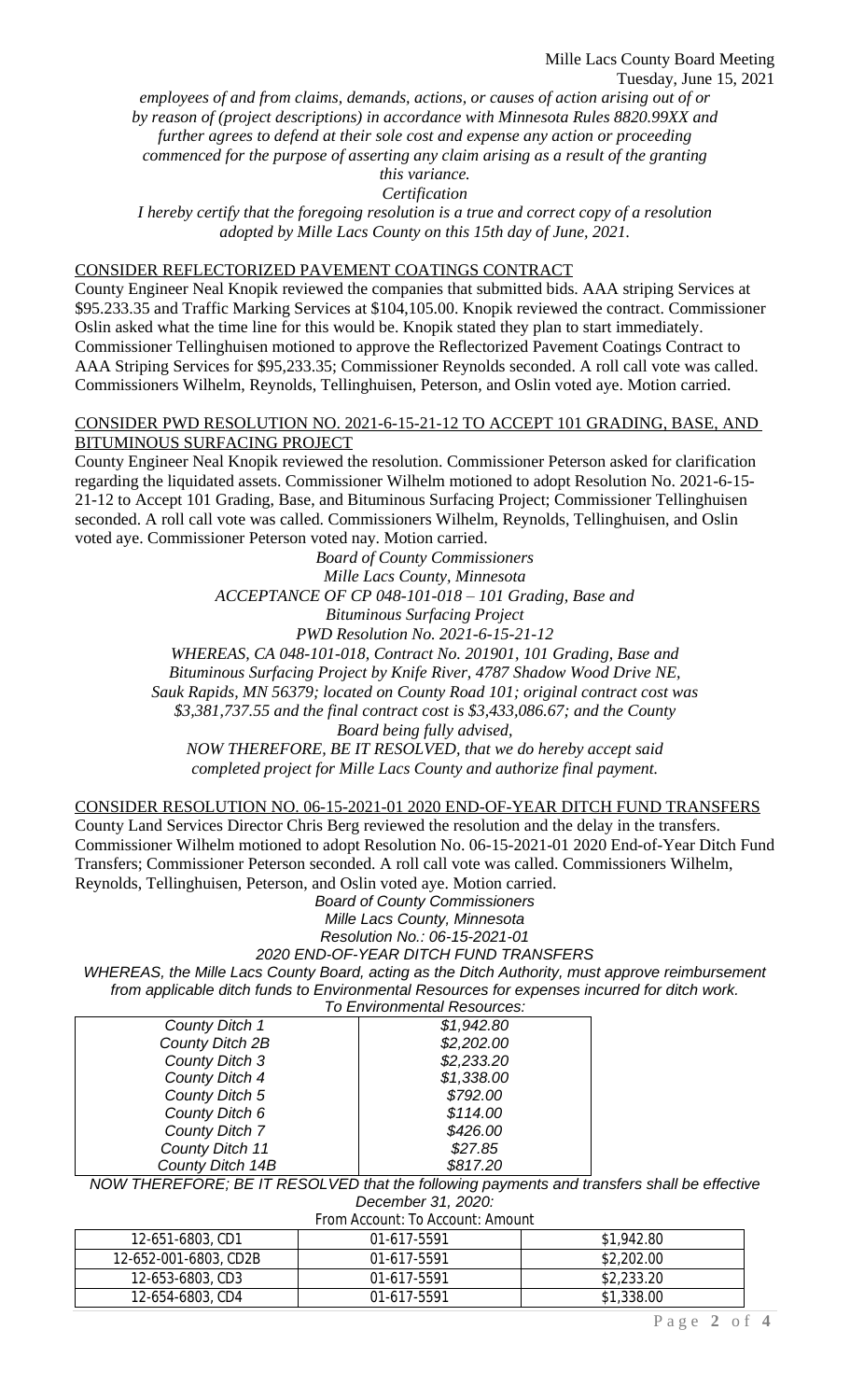|                        |             | 100000, 00000, 0000 |
|------------------------|-------------|---------------------|
| 12-655-6803, CD5       | 01-617-5591 | \$792.00            |
| 12-656-6803, CD6       | 01-617-5591 | \$114.00            |
| 12-657-6803, CD7       | 01-617-5591 | \$426.00            |
| 12-661-6803, CD11      | 01-617-5591 | \$27.85             |
| 12-664-001-6803, CD14B | 01-617-5591 | \$817.20            |

## APPROVE LIQUOR, BEER, & WINE LICENSES

County Auditor-Treasurer Eric Bartusch reviewed the licenses for J&D Ventures DBA: Old Log Liquor, Pocket Inc DBA: Princeton Lanes, Northwood Hills golf Course LLC DBA: Northwood Hills Gold, Veterans Club Inc. DBA: Veterans Club, Rocky Reef Resort Inc. DBA: Rocky Reef Resort, Norther Lights Ballroom/Banquet Center DBA: Northern Lights Ballroom/Banquet Center, Porland Corporation DBA: Trophy's, Appeldoorn's Sunset Bay Resort Inc. DBA: Appeldoorn's Sunset Bay Resort Building 25, Magnuson Incorporation DBA: Moonshine Bar & Grill, Milaca Golf Course DBA: Milaca Golf Course, Chico's Place of Onamia Inc. DBA: Chico's Place, Richard James Robertson DBA: White Cap Inn, Appledoorn's Sunset Bay Resort Inc. DBA: Appledoorn's Sunset Bat Resort Building 17, and Izaty's Acquisition Corp DBA: Izatys Golf & Yacht Club. Commissioner Reynolds motioned to approve Liquor, Beer & Wine Licenses; Commissioner Tellinghuisen seconded. A roll call vote was called. Commissioners Wilhelm, Reynolds, Tellinghuisen, Peterson, and Oslin voted aye. Motion carried.

## CONSIDER CIVIC CLERK AGENDA MANAGEMENT SYSTEM

County Technology Services Manager Michael Virnig presented the agenda management system. Virnig stated there were three different software programs benchmarked. Civic Clerk was the top choice made by staff. Virnig reviewed the benefits. Commissioner Reynolds asked if the software will be user friendly for the public. Virnig stated the software is user friendly, and also has other key benefits that the public would be able to utilize that are not currently available. The total cost for Civic Clerk Agenda Management System is \$7,328 and can be purchased with ARP (American Rescue Plan) funds. Commissioner Reynolds motioned to approve Civic Clerk Agenda Management System; Commissioner Wilhelm seconded. A roll call vote was called. Commissioners Wilhelm, Reynolds, Tellinghuisen, Peterson, and Oslin voted aye. Motion carried.

## APPROVE TOBACCO LICENSES

County Auditor-Treasurer Eric Bartusch reviewed the licenses for Alkire Inc DBA: Bock Garage, Aadhira LLC DBA: Lake Stop, Wahkon Inn Bar & Restaurant, D & L Express, Inc. Commissioner Wilhelm motioned to approve Tobacco Licenses; Commissioner Tellinghuisen seconded. A roll call vote was called. Commissioners Wilhelm, Reynolds, Tellinghuisen, Peterson, and Oslin voted aye. Motion carried.

## APPROVE REVISING POSITION DESCRIPTION

Human Resource Manager Karly Fetters reviewed the revised position description of Assistant County Administrator/Personnel Director to that of Human Resources Manager. Commissioner Reynolds motioned to approve Revising Position Description; Commissioner Wilhelm seconded. A roll call vote was called. Commissioners Wilhelm, Reynolds, Tellinghuisen, Peterson, and Oslin voted aye. Motion carried.

## APPROVE RUM RIVER LONGBEARDS' REQUEST FOR GAMBLING PERMIT

County Auditor-Treasurer Eric Bartusch reviewed the gambling permit for Rum River Longbeard's on August 14, 2021 at Northern Lights Ballroom & Banquet Center. Commissioner Wilhelm motioned to approved Rum River Longbeards' Request for Gambling Permit; Commissioner Tellinghuisen seconded. A roll call vote was called. Commissioners Wilhelm, Reynolds, Tellinghuisen, Peterson, and Oslin voted aye. Motion carried.

# CONSIDER AGREEMENT BETWEEN MINNESOTA DEPARTMENT OF REVENUE AND MILLE LACS COUNTY FOR COLLECTION OF A LOCAL TRANSIT SALES AND USE TAX

Interim County Coordinator Lisa Herges reviewed the agreement and stated this agreement is not new, however there are some revisions to staff changes. Commissioner Wilhelm motioned to approve Agreement Between Minnesota Department of Revenue and Mille Lacs County for Collection of a Local Transit Sales and Use Tax; Commissioner Reynolds seconded. A roll call vote was called. Commissioners Wilhelm, Reynolds, Tellinghuisen, Peterson, and Oslin voted aye. Motion carried.

# CONSIDER ENTERING INTO A RETAINER AGREEMENT FOR LEGAL SERVICES

Interim County Coordinator Lisa Herges reviewed the retainer agreement and the benefit of the legal services. The agreement will cost \$5,000 and will provide professional legal services relating to land use